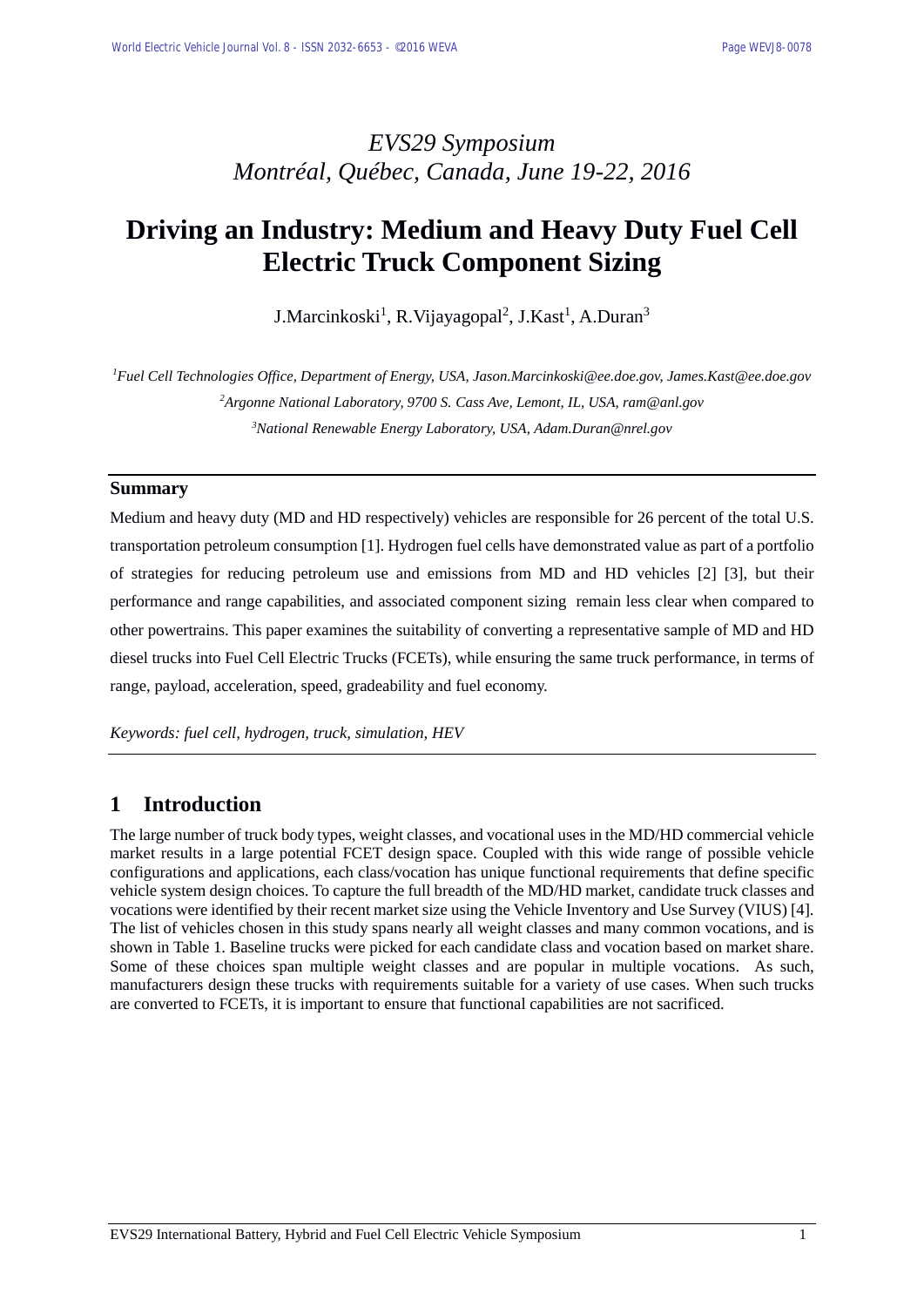| <b>Vehicle Class</b>          | <b>Vocation/Description</b>      |  |  |
|-------------------------------|----------------------------------|--|--|
| class 2b, $6000 - 10000$ lbs  | Small Van                        |  |  |
| class 3, $10001 - 14000$ lbs  | <b>Enclosed Van</b>              |  |  |
| class 3, $10001 - 14000$ lbs  | <b>School Bus</b>                |  |  |
| class 3, $10001 - 14000$ lbs  | Service, Utility Truck           |  |  |
| class 4, $14001 - 16000$ lbs  | Walk In, Multi Stop, Step Van    |  |  |
| class 5, $16001 - 19500$ lbs  | Utility, Tow Truck               |  |  |
| class 6, $19501 - 26000$ lbs  | Construction, Dump Truck         |  |  |
| class 7, $26001 - 33000$ lbs  | <b>School Bus</b>                |  |  |
| class 8, 33001 lbs or heavier | Construction, Dump Truck         |  |  |
| class 8, 33001 lbs or heavier | Line haul                        |  |  |
| class 8, 33001 lbs or heavier | Refuse, Garbage Pickup, Cab over |  |  |
| class 8, 33001 lbs or heavier | <b>Tractor Trailer</b>           |  |  |

Table 1. Overview of the weight classes and vocations considered in this study.

### **2 Baseline vehicle benchmarking**

While it is not easy to verify every functional requirement considered by the various manufacturers, it is possible to calculate important fundamental capabilities of a vehicle that are directly related to its powertrain. This is done through benchmarking the baseline vehicle model. The parameters characterizing vehicle performance for this process are 0-30 mph acceleration time, 0-60 mph acceleration time, maximum sustainable speed at 6% grade, and cruising speed at highway conditions. The baseline trucks were modelled based on the data available from manufacturers as well as third parties [5]. Autonomie was used as the tool for this simulation analysis, as it has various library models that have already been validated [6] [7] [8] [9].



Figure 1. Schematic diagram for a conventional medium duty vehicle. Component specifications are also shown.

Figure 1 represents the vehicle, as modelled in Autonomie. Automatic or manual transmission model can be used, based on what is used in the baseline vehicle. Final drive ratios, tire sizes and vehicle weight are also set based on the baseline vehicle. Auxiliary electric load is assumed to be an average of 300W over the entire duration of the cycle. This is an approximation for loads that might come from electronic controller units, air conditioner, fans and lights used in the vehicle. Mechanical auxiliary loads are accounted for in the engine efficiency data; hence no additional mechanical load is considered.

Modelling and simulation was done for all vehicle classes shown in Table 1, but to demonstrate the design and simulation process, this paper focuses on a Class 4 delivery van as an example. Benchmark values for the baseline model are shown in Table 2. The goal of the FCET sizing process is to ensure that the fuel cell powered vehicle can match or better these performance criteria.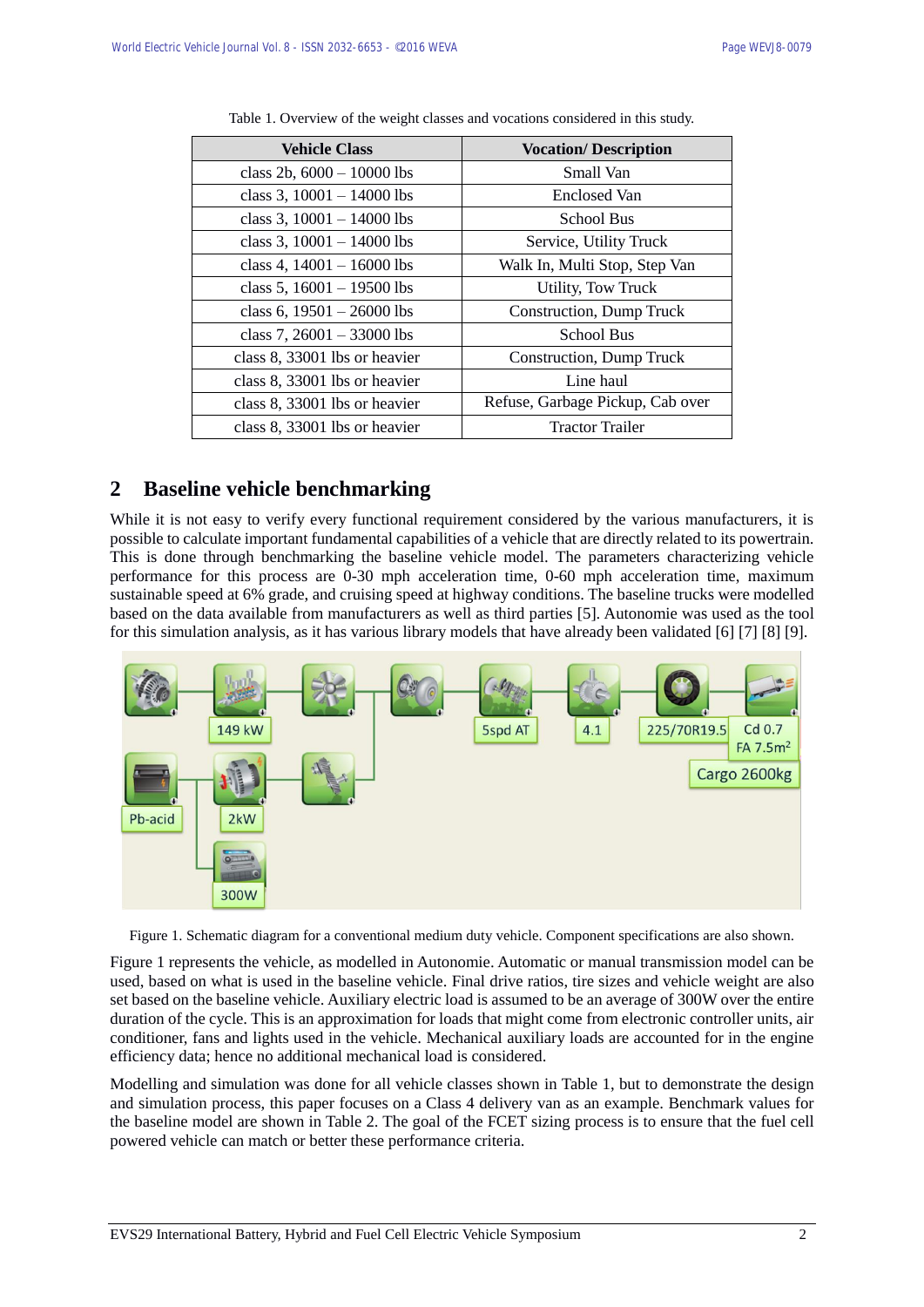| <b>Performance Criteria</b>        | <b>Baseline</b> |
|------------------------------------|-----------------|
| Cargo Mass (lb)                    | 5280            |
| Cruising Speed (mph)               | 70              |
| Grade Speed (mph)                  | 50              |
| 0-30 mph acceleration time (s)     | 72              |
| $0-60$ mph acceleration time $(s)$ | 29 R            |

Table 2. Benchmark values for the Class 4 delivery van

#### **2.1 Test weight**

All of the baseline vehicles are simulated and benchmarked at the median gross vehicle weight rating (GVWR) value of its weight class. GVWR for a class 4 truck is between 14000 and 16000 lbs. To make the test representative of all possible vehicles in that class, a test weight of 15000 lb is used. The baseline vehicle models are built to match the curb weight of the truck. Simulated cargo mass is then added to bring the test weight of the truck to the median load for its weight class. In our example, this would mean a cargo of 5280 lb on a Class 4 delivery van. This weight may not reflect the typical operational weight for all vocations, but this assumption is used to represent the median of the weight class definition and is in line with SAE J1321 test procedures for on-road testing of fuel consumption [10].

#### **2.2 Cargo mass**

When the conversion from a baseline vehicle to an FCET is done, the curb weight of the truck will change based on components being added and removed, but the cargo mass of the baseline vehicle is kept the same to ensure the FCET has at least comparable performance capability to the baseline vehicle when loaded with the same amount of cargo. The cargo space also remains uncompromised. More detail on the mass descriptions and comparison can be found in section 3.1.2.

#### **2.3 Acceleration, Cruise & Grade**

The various categories of performance are explained in the following subsections. The baseline conventional vehicle model for each class is simulated to obtain benchmarking data. These tests reveal several aspects of the truck's capabilities. Continuous performance capabilities will be tested in the grade and cruise tests. Peak power output as well as gear ratios will determine the acceleration performance. FCETs are sized to meet or exceed their respective baseline vehicles in these four tests.

#### **2.3.1 0-30 mph acceleration time**

This calculates the time taken for the vehicle to achieve a speed of 30 mph from a stop. The conventional vehicle will mostly run the lower gears during this test. The FCET model in this study includes a single speed gearbox, and will have to rely on the motor and overall fixed gear ratio to meet the speed and torque demand. The peak power of the motor and its ability to drive at high power output conditions for a few seconds is important in this test. Both the battery pack and fuel cell can provide the power during this test.

#### **2.3.2 0-60 mph acceleration time**

This calculates the time taken for the vehicle to achieve a speed of 60 mph from a stop. The conventional vehicle will rely on the peak engine power and gear ratios that help keep the engine in the appropriate speed range during this test. For the FCETs, unlike the 0-30 mph acceleration test, the motor has to sustain high power for 20-30 seconds. Both the battery pack and fuel cell can provide the power during this simulation.

#### **2.3.3 Sustainable maximum speed over an 11-mile run at 6% grade**

This is an approximation for the 'Davis Dam test', one of the toughest road grade conditions in the U.S. [11]. We assume that the conventional vehicles can produce constant power output from their engine. The electric motor in the FCET will be controlled at the constant operating power range during this test. This keeps the motor from overheating. The battery pack will run out of energy in this case so the fuel cell will have to provide the continuous power required during this simulation.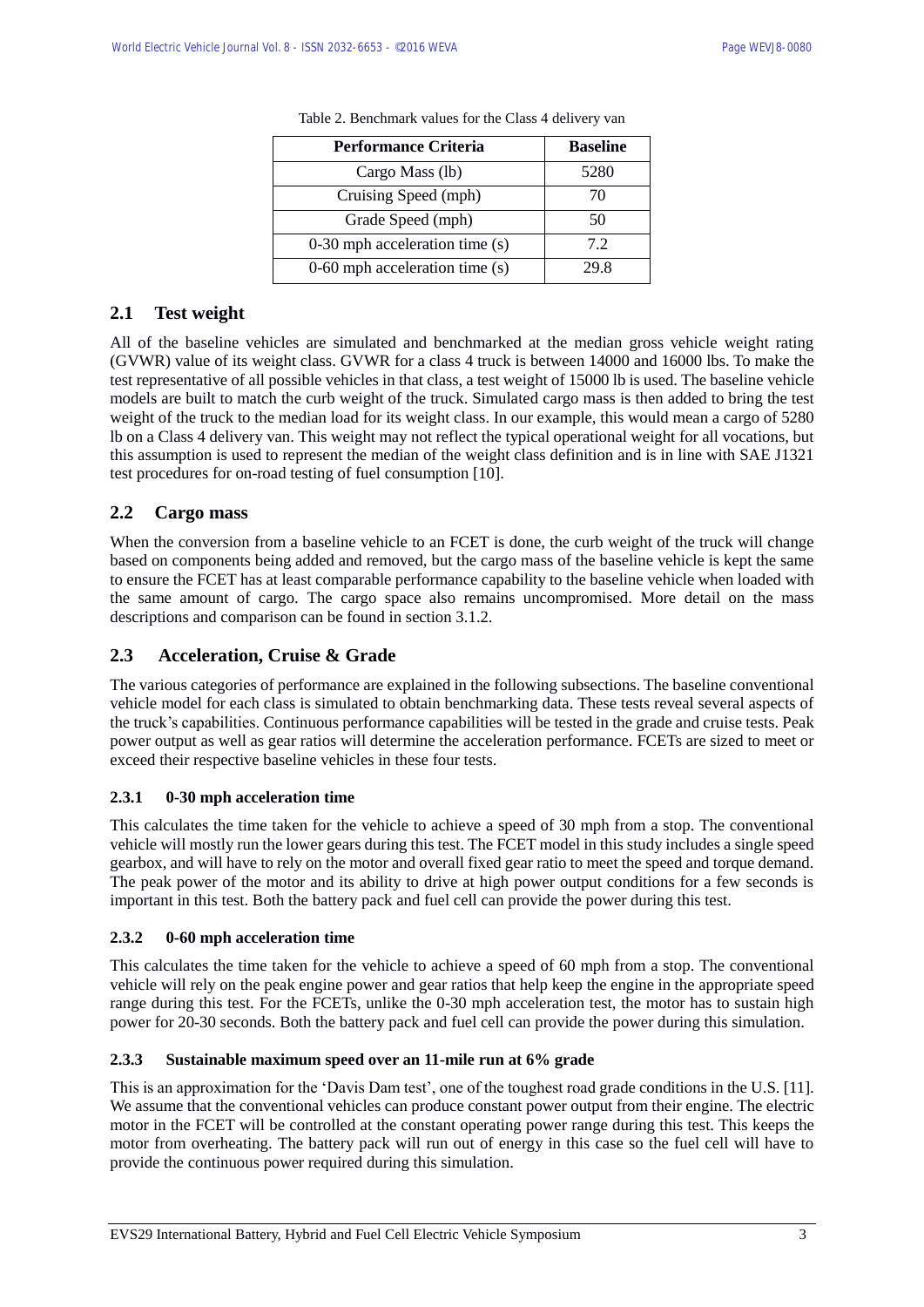#### **2.3.4 Cruising speed**

Minimum cruising speeds were set for each class based on the use cases. Vehicles that belong to the weight classes 1-4 were expected to be capable of cruising at 70 mph, and higher class vehicles were expected to sustain at least 60 mph on a highway driving scenario. While this is an easy test for the conventional vehicles, the electric motor in the FCET will be controlled at the constant operating power range during this test. The highest overall gear ratio applicable for the FCET is determined based on this test. The battery pack will run out of energy in this case so the fuel cell will have to provide the continuous power required during this test.

### **3 FCET Sizing Methodology**

The FCET considered in this study is a hybrid vehicle which uses a fuel cell as the primary source of energy. The battery is used for assisting the fuel cell during high power transient operations and for regenerative braking. The schematic diagram for the FCET powertrain is shown in Figure 2. The major components that are being sized in this study include the motor, battery, fuel cell and the overall gear ratio. Several assumptions have to be made in order to size these components. Those assumptions are explained below.



Figure 2. Schematic diagram for a medium duty fuel cell electric truck.

#### **3.1 Assumptions**

Component sizes are not always dependent on specific component technologies. For example, a motor with a 100 kW continuous power rating should provide that level of rated power whether it is an AC induction machine or DC series motor. However, in order to ensure the commercial feasibility of the chosen components, technologies that are commercially available are utilized.

The motor used in this study is a brushless permanent magnet synchronous machine. [12]. For this study, the efficiency map of a commercially available 145-kW motor was selected in Autonomie, and the power was scaled to simulate a motor with similar efficiency characteristics.

The battery is assumed to use li-ion technology. Battery cell data is based on manufacturer supplied publicly available information [13].

For fuel cells, the energy and power density is based on the estimates made by experts within the U.S. Department of Energy's programs [14]. 400 W/kg & 400 W/liter are assumed to be the power density and specific power of commercially available automotive fuel cells.

#### **3.1.1 Components added and removed**

In this study we assume that a fuel cell conversion of the baseline vehicle precludes any change of the vehicle chassis or body. Powertrain components such as the engine and fuel tank will be replaced with a motor, fuel cell and hydrogen storage tanks. Certain components including the gearbox and torque converter can be removed since they are not necessary for a fuel cell drivetrain. The final drive ratio will have to change to accommodate the higher range of motor speeds. It is assumed that either the new components will consume the same volume as the ones they are replacing, or additional space is available on the trucks to accommodate larger components like the hydrogen storage tank. This is explained later in the section about hydrogen storage feasibility.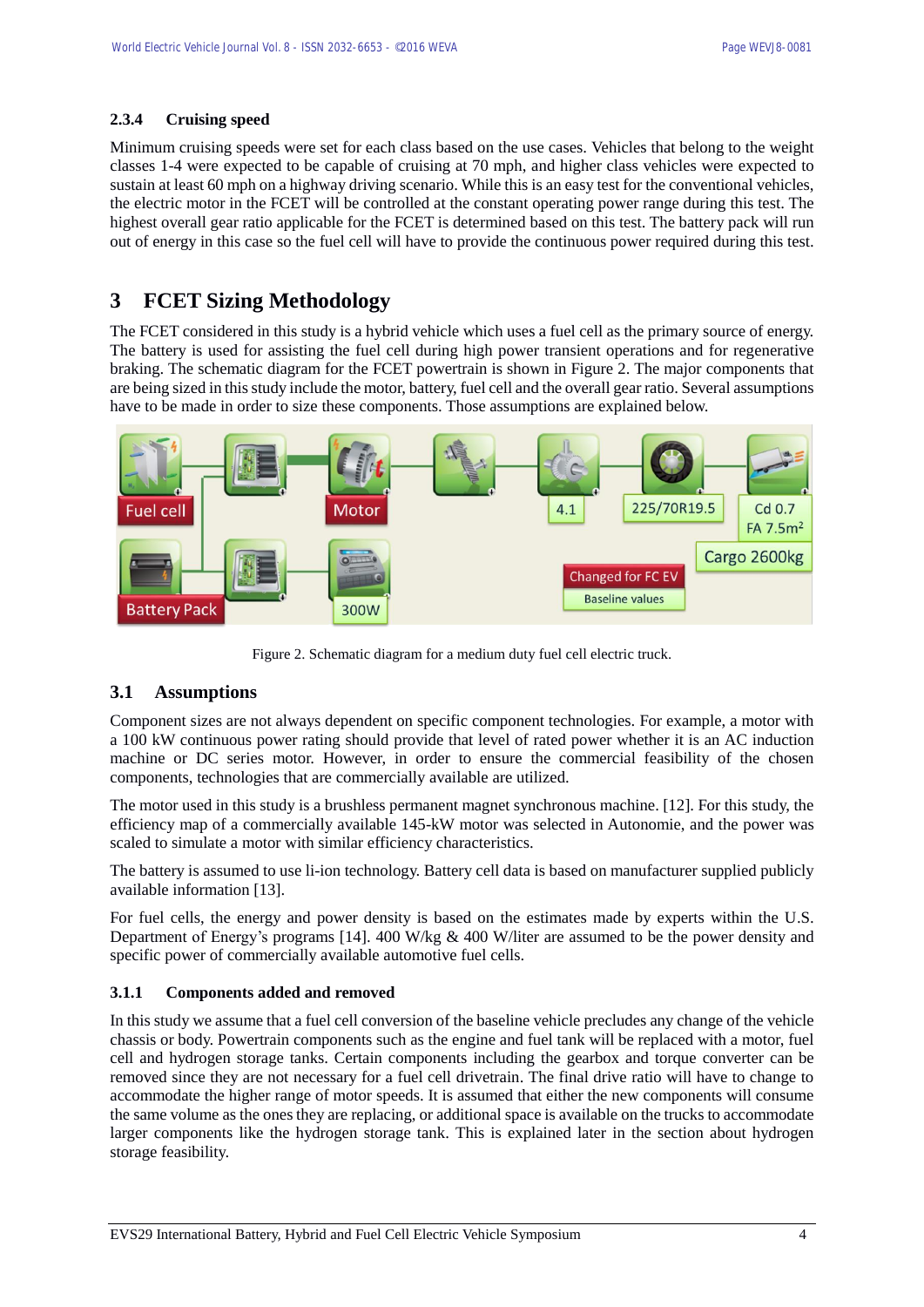#### **3.1.2 Mass, power & energy density assumptions**

For the component sizing, it is important to consider the difference in mass for fuel cell conversion. The estimated mass of each component is shown in the table below. The mass of engine, transmission, motor & battery are based on data available from vehicle manufacturers and tier 1 suppliers [15] [16] [17] [18] [19].

The weight of these components have a correlation with their performance characteristics such as torque, and this was used to estimate the component mass for this study.

| Mass estimates in kg        | <b>Baseline</b> | <b>FCHEV</b> |
|-----------------------------|-----------------|--------------|
| Test weight                 | 6809            | 6854         |
| $Chassis + Body$            | 3417            | 3417         |
| Cargo                       | 2400            | 2400         |
| Fuel                        | 100             | 19           |
| Fuel tank                   | 40              | 435          |
| Engine                      | 305             |              |
| Fuel cell                   |                 | 125          |
| Gearbox                     | 142             | 10           |
| Motor                       |                 | 145          |
| <b>Battery Low Voltage</b>  | 83              | 83           |
| <b>Battery High Voltage</b> |                 | 65           |

Table 3. Mass difference between Baseline vehicle and its FCET version

It should be noted that the low voltage battery in the conventional vehicle is retained in the FCET architecture. The high voltage battery is added which results in an increase to the mass of the total battery system.

#### **3.2 Continuous & Peak Power requirements**

In general, the electric machines have a continuous rated power and are capable of producing about twice as much power for short durations. During such high power operation, their temperature increases and a controller brings down the output to continuous, sustainable levels for safe operation.

Propulsion power requirements during acceleration tests last for less than 20-30 seconds, and the motor may be operated at levels above its continuous operating range. The electrical power can come from a combination of battery and fuel cell for these tests.

Tests that run for longer duration, like cruise and grade tests, have to be met with fuel cell power alone. The motor too should be able to remain within its continuous operating range as shown in Figure 5.

#### **3.3 Motor sizing**

Motor size is determined to ensure that it can meet the peak and continuous power requirements within a tolerance of +/-2 %. These power requirements are estimated by simulating the FCET Autonomie model over all the benchmarking tests. The acceleration test results are shown in Figure 3 and the grade and cruise test results are in Figure 4.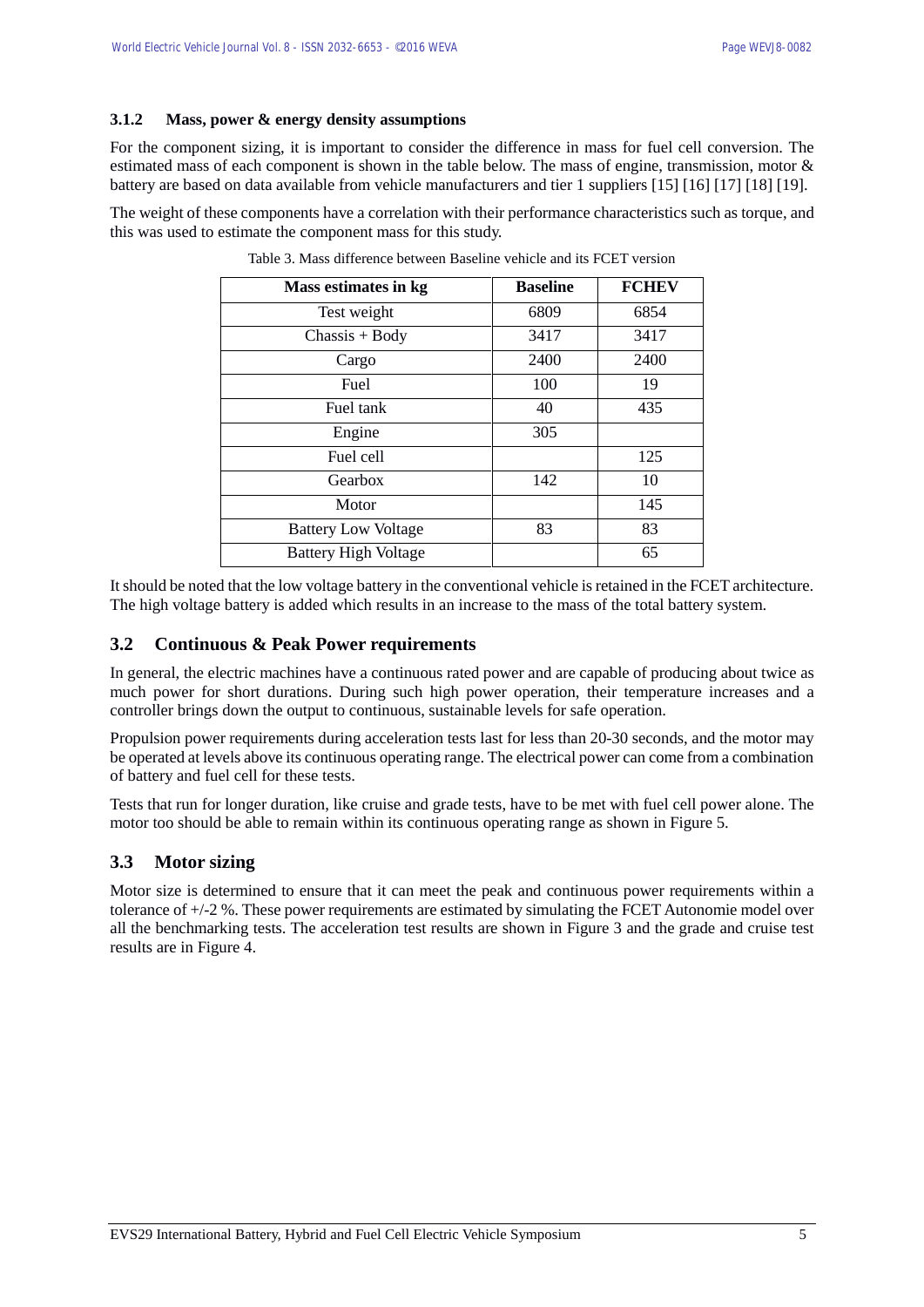

Figure 3. Acceleration power requirement of motor is estimated at 224 kW for the FCET to achieve 0-30 mph in 7.2 s (left) and 154 kW motor output power is sufficient for accelerating from 0-60 mph in 29.8 s (right).



Figure 4. Power requirement for 6% grade at 50 mph and 70 mph cruise. 144 kW is required for the grade test and 118 kW for cruise test.

This sizing logic is used to estimate the power required for each of these tests, and can pick a suitable overall ratio needed to accomplish the test.

| <b>Parameters</b>                | Grade | <b>Cruise</b> | $0 - 30$ | $0 - 60$ |
|----------------------------------|-------|---------------|----------|----------|
| Motor Power Required (kW)        | 144   | 118           |          |          |
| Motor Peak Power Rating (kW)     |       |               | 224      | 152      |
| Fuel Cell Power (kW)             | 164   | 154           |          |          |
| Battery Power (kW) @60% SOC      |       |               | 54       |          |
| Usable Battery Energy (Wh)       |       |               | 29       | 47       |
| <b>Total Battery Energy (Wh)</b> |       |               |          | 233      |

Table 4. Peak and continuous power requirements for each test

These power requirements are sufficient to meet each test, but the higher speed-reduction ratio used for a grade test might prevent the vehicle from reaching its higher cruise speed requirements. Since this study only explores and models a fuel cell electric truck with just a single speed transmission, it is necessary to find the lowest motor power and the final drive ratio which will satisfy all of these conditions.

Figure 5 is used to depict the selection process for the final drive ratio. As the final drive ratio changes the motor speed changes, but it should still produce the same desired power to meet each requirement (shown by red dots in increments of 0.1). If all four operational power requirements cannot be satisfied by varying the final drive ratio, then motor power is increased. Motor power scaling is shown in increments of 10 kW by several lines (green and magenta) indicating the operating region of the motor for peak (30 s) and continuous operation. A final drive ratio is selected to meet all the power requirements simultaneously while minimizing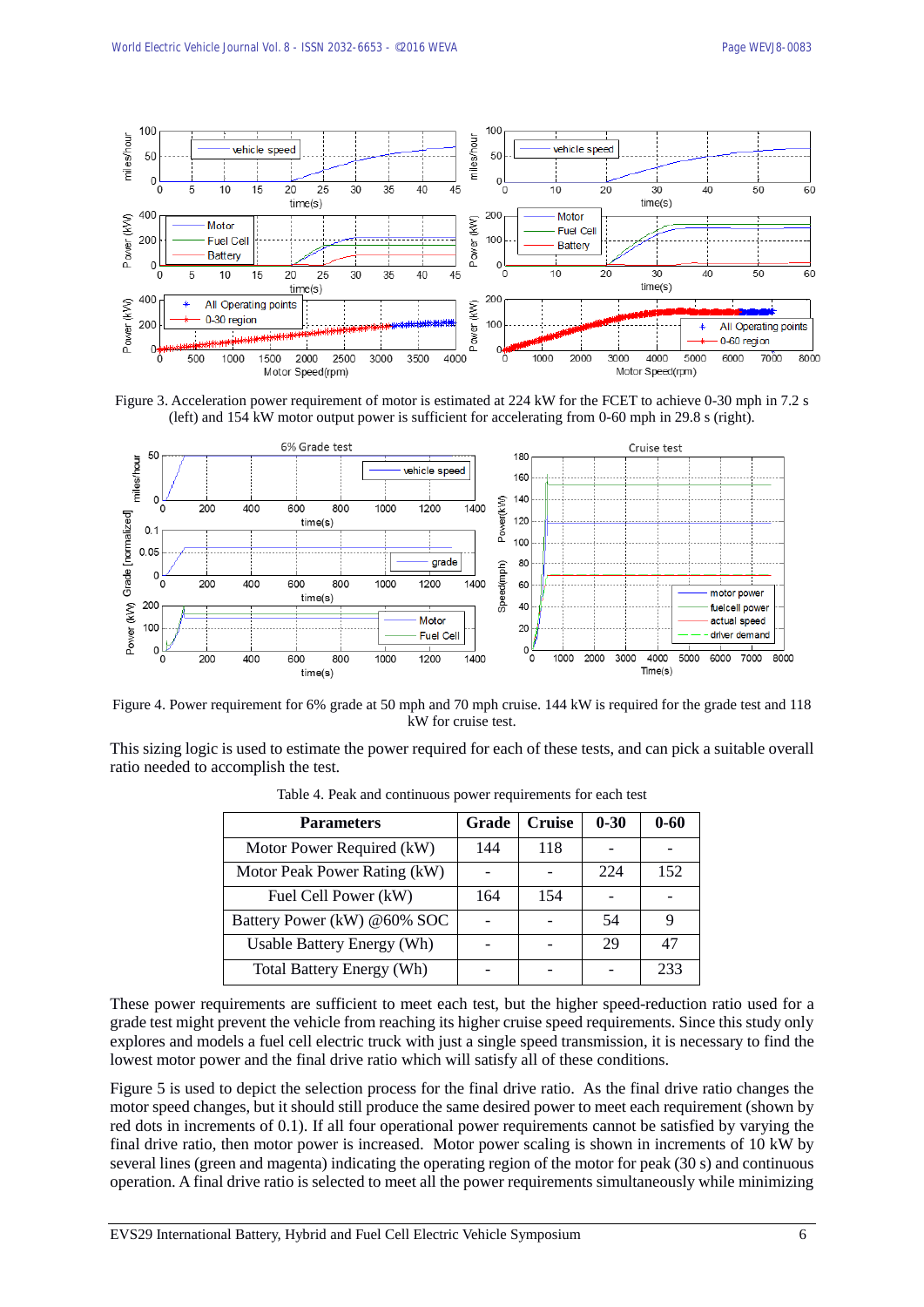300 Motor power 260kW. Speed ratio is 2.1572 800 const power curves continuous torque 700 0-30  $\dot{q}_{0}$ 200 600 motor torque (Nm) motor torque (Nm) 500  $30<sub>0</sub>$  $\Omega$ 400 **grade** 0-60 300  $\overline{\omega_0}$ 150 200 100 cruise 100  $0\frac{L}{0}$ 0 100 200 300 400 500 600 700 800 900 motor speed (rad/s)

the motor's power requirements. This search provides us the lowest motor power and the overall drive ratio which would satisfy all the performance requirements. The result from this process is shown in Figure 5.

Figure 5. Finding an appropriate motor power and the overall speed reduction ratio.

Power required for the acceleration tests are within the peak power output. Grade and cruise power requirements fall just under the continuous operating range of the motor. A finer step size in incrementing motor power and final drive ratio can cause about a 5% difference in the overall motor sizing. The next smaller motor considered in this sizing could not meet those two criteria at their respective required operating speeds. This sizing logic holds good for single-speed powertrains. If a two speed gearbox is introduced, it allows the motor to meet the cruising power requirements at a lower speed. That might help in further downsizing the motor at the expense of a more complex transmission, however multi speed transmissions are not considered in this study. Table 5 shows the results obtained after varying final drive ratio and the motor power.

The results shown in Table 4 are not specific to a particular electric machine or a given transmission ratio; however the numbers in Table 5 depend on the discrete motor sizes and ratio chosen. Table 5 also depends on the specific motor we consider for this study. For example, it depends on the exact shape of the peak torque and continuous torque curves of the motor. It can be seen in Figure 5, that the overall ratio is adjusted such that the cruising point and grade operation point are both very close to the continuous operating limit of the motor. The motor can output 151 kW at 500 rad/s which satisfies the grade requirement. At close to 700 rad/s it can only provide 120 kW, but that is enough for the maximum continuous cruising speed requirement. If the shape of the continuous torque output curve was different, the logic might yield a different motor rating and over all ratio.

| <b>Selected component sizes</b> |      |  |
|---------------------------------|------|--|
| Motor Continuous Power (kW)     | 151  |  |
| Motor Rated Power (kW)          | 260  |  |
| Fuel Cell Power (kW)            | 164  |  |
| Battery Power (kW)              | 54   |  |
| Battery Total Energy (Wh)       | 1426 |  |
| Battery Volume (L)              | 53.4 |  |
| Motor Speed Ratio               | 89   |  |

Table 5. Results of the motor power and final drive sweep test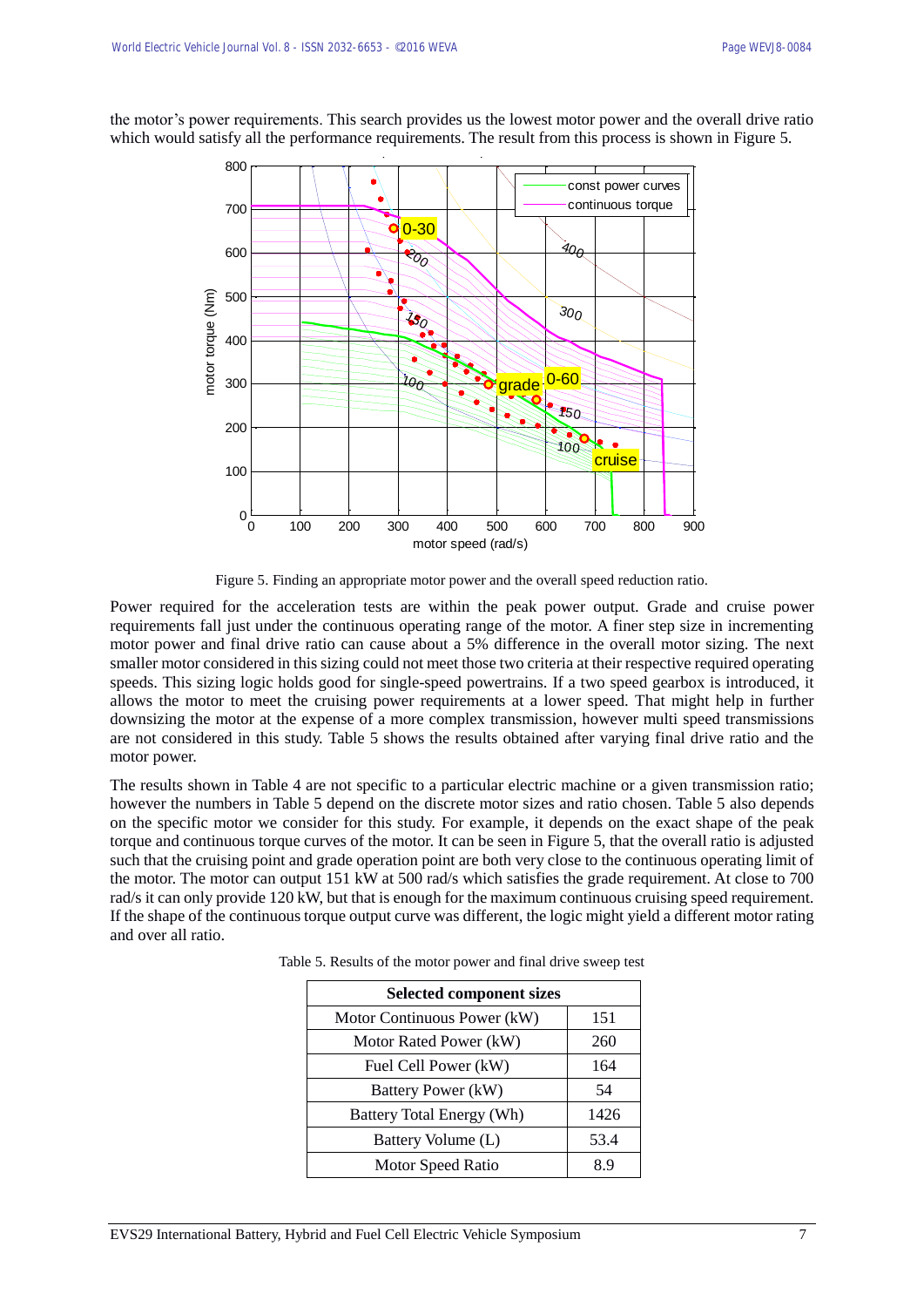### **3.4 Fuel cell sizing**

The fuel cell is sized to meet the maximum continuous power requirement. In this case, the maximum continuous power requirement at the motor is 144 kW. While accounting for the losses at various components, we see that the total electrical load on the fuel cell is 164 kW.

### **3.5 Battery sizing**

Battery power should be adequate to augment the fuel cell power to meet peak input power requirements during the motor acceleration tests. The battery should also store enough energy to sustain this power output through the duration of the acceleration test. Typically, we see that the power is decided by the 0-30 mph test, and the battery energy is determined by the longer 0-60 mph acceleration test. As it is seen in most hybrid vehicles, it is assumed that only about a 20% SOC swing is allowed for the battery. This results in a pack that can provide 54 kW power and a total energy of 233 Wh (47 Wh usable). Since the fuel cell is already sized for climbing 6% grades at highway speeds, it is capable of providing similar power output as the IC engine in the baseline vehicle. This ensures that the energy drawn from the battery is quite small. It is to be noted that this energy is sufficient for only a few seconds operation during one acceleration event.

This battery size is similar to that of light duty hybrid vehicles ( $\sim$ 50kW,  $\sim$ 1 kWh). The battery size is not optimized for fuel economy in this case. If we account for the need to capture all the regenerative braking energy, then a larger pack might be warranted.

### **3.6 Overall gear ratio**

The motor operation at the low speeds is subjected to torque limits imposed by the motor controller and is relatively inefficient at these speeds. Varying the gear ratio at the differential allows for motor operation at higher speeds, higher efficiency, and higher power regions. A speed reduction ratio that is too high might prevent the vehicle from achieving its maximum speed requirement. The ideal ratio should cover all the operating conditions shown in Figure 5 with the minimum power rating of the motor. In this case an overall ratio of 8.9 is shown to satisfy all the performance criteria.

#### **3.7 Estimating Fuel Economy**

EPA's proposed test procedure for MD & HD vehicles is used to estimate fuel economy. The drive cycles used in EPA's test method represent extreme operating conditions for these vehicles. To account for the worst case scenario, the worst fuel economy observed for the FCET in ARB transient, Mild 55 & Mild 65 cycles is used to size the hydrogen storage requirements to meet vehicle range.

| <b>Fuel economy</b>                     | <b>Baseline</b><br>(mpg) | <b>FCET</b><br>(mpkg) |
|-----------------------------------------|--------------------------|-----------------------|
| <b>ARB</b> Transient                    | 17                       | 30.4                  |
| Mild 55                                 | 12.4                     | 14.2                  |
| Mild 65                                 | 9.6                      | 10.4                  |
| <b>Weighted Vocational Fuel economy</b> |                          |                       |
| Regional                                | 14.1                     | 21.5                  |
| Multi use                               | 16.1                     | 27.4                  |
| Urban                                   | 16.7                     | 29.4                  |

Table 6. Simulated Fuel Economy Comparison

#### **3.7.1 Real world cycles from NREL**

In addition to the regulatory cycles, the functional usefulness of the FCET is measured using real world drive cycles stored in NREL's FleetDNA database [20]. This data has been collected from 41 unique vehicles operating in multiple fleet locations across the United States, and is representative of real world vehicle operation over a total of 563 daily drive cycles. For the class 4 delivery vans, the real world fuel economy varied between 10 miles/kg to about 18 miles/kg. As shown in Figure 6, an on board hydrogen storage of 12 kg satisfies all the use cases sampled from FleetDNA. The red line shows the cumulative fraction of the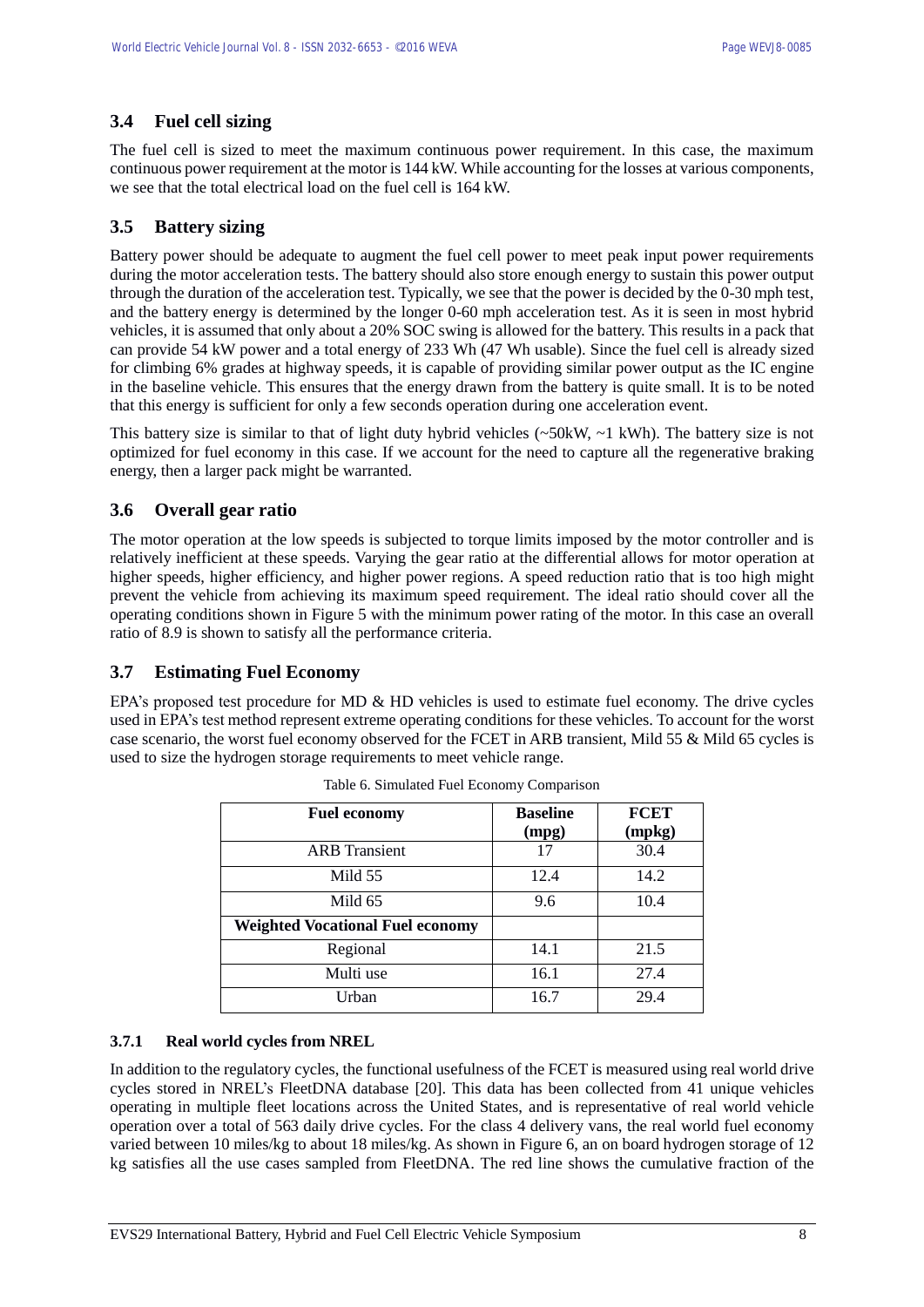cycles that falls under a given x-axis value for distance or stored hydrogen. This can be used to estimate how much hydrogen is required to satisfy a percentage of trips (i.e. 7 kg can satisfy 90% of trips).



Figure 6. Performance of the Class 4 FCET on cycles from FleetDNA database. 150 mile range and 12 kg of Hydrogen is needed to satisfy all the driving conditions considered.

#### **3.8 Onboard Hydrogen Storage**

Onboard hydrogen storage requirement estimates vary with range. It is important to check how much storage is possible within the specific vehicle. Assuming various tank dimensions and storage pressure, we can come up with two designs. The 'Fleet design' allows storing enough hydrogen to cover the fleet range estimated in the VIUS surveys. This would also cover the distance observed in the FleetDNA database. The 'Max design' is for a maximum possible storage considering one of the longest available wheelbases available in this class of vehicles. Longer wheelbase provides more volume for the hydrogen tanks mounted on the side rails of the chassis. These results are shown in Table 7.

| <b>H2 Storage Parameters</b>      | "Fleet"<br>Design | "Max"<br>Design |
|-----------------------------------|-------------------|-----------------|
| Tank Location/# of Tanks          | Side<br>Rail/2    | Side<br>Rail/2  |
| Tank Pressure (bar)               | 350               | 350             |
| Tank Diameter (in)                | 19.6              | 19.6            |
| Tank Length (in)                  | 93.5              | 119.1           |
| Total Tank Mass (kg)              | 272.6             | 334.4           |
| Total H <sub>2</sub> Storage (kg) | 19.23             | 24.19           |
| Gravimetric Weight %              | 6.6               | 6.93            |
| Wheelbase (in)                    | 190               | 208             |

Table 7. Examining the volume available for on-board hydrogen storage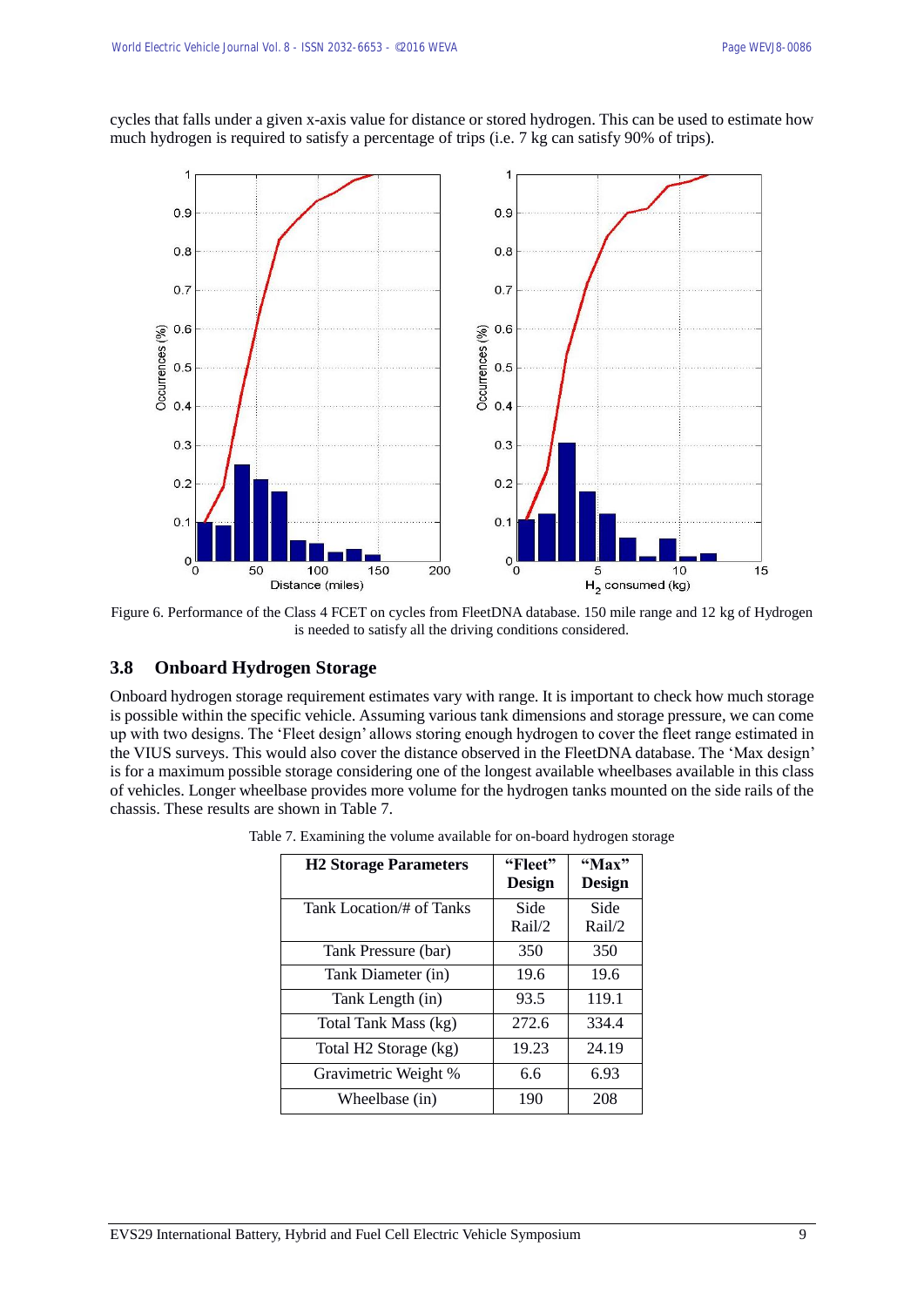## **4 FCET Sizing Results**

The FCET component specification that was sized using the methodology described in this study met all the vehicle requirements within the desired tolerance of 2%. As shown in Table 8, it is able to carry the same cargo, meet the grade and cruise performance of the baseline vehicle, and significantly exceed the acceleration performance requirements.

| <b>Performance Criteria</b>     | <b>Baseline</b> | <b>FCET</b> |
|---------------------------------|-----------------|-------------|
| Cargo Mass (lb)                 | 5280            | 5280        |
| Cruising Speed (mph)            | 70              | 69          |
| Grade Speed (mph)               | 50              | 50          |
| 0-30mph acceleration time (s)   | 7.2             | 6.8         |
| 0-60mph acceleration time $(s)$ | 29.8            | 22 Z        |

Table 8. Comparison of FCET performance against baseline

## **5 Summary**

This paper puts forth a preliminary process to estimate component sizes of a fuel cell powered electric truck to meet the functional requirements of a reference baseline vehicle. It accounts for the mass difference due to component changes, and the feasibility of finding the necessary volume for the hydrogen tanks. Although this paper used a Class 4 truck as an example, similar analysis was done for a broader range of weight classes and vocations. This shows that there are no major technological hurdles to meet performance requirement for trucks with hydrogen and fuel cell systems. Cost and durability have not been considered, but may present challenges until markets are established and economies of scale reduce the cost of producing fuel cell systems. The vehicle use cases were checked against national surveys as well as data collected from major fleet operators. The next step will be to add the ownership cost component into this study to examine the economic feasibility of these vehicles.

## **6 Acknowledgments**

This work was supported by U.S. Department of Energy's Fuel Cell Technologies Office. The submitted manuscript has been created by the UChicago Argonne, LLC, Operator of Argonne National Laboratory ("Argonne"). Argonne, a U.S. Department of Energy Office of Science laboratory, is operated under Contract No. DE-AC02-06CH11357. The U.S. Government retains for itself, and others acting on its behalf, a paidup nonexclusive, irrevocable worldwide license in said article to reproduce, prepare derivative works, distribute copies to the public, and perform publicly and display publicly, by or on behalf of the Government.

## **7 References**

- [1] Energy Information Administration, "Annual Energy Outlook, 2015.," [Online]. Available: http://www.eia.gov/forecasts/aeo/.
- [2] California Air Resource Board, "Vision for Clean Air: A Framework for Air Quality and Climate Planning, Public Review Draft," 2012. [Online]. Available: http://www.arb.ca.gov/planning/vision/docs/vision\_for\_clean\_air\_public\_review\_draft.pdf.
- [3] C. Yang, D. McCollum, R. McCarthy and W. Leighty, "Meeting an 80% reduction in greenhouse gas emissions from transportation by 2050: A case study in California. , 2009, 14(3): p. 147-156.," *Transportation Research Part D: Transport and Environment,* 2009.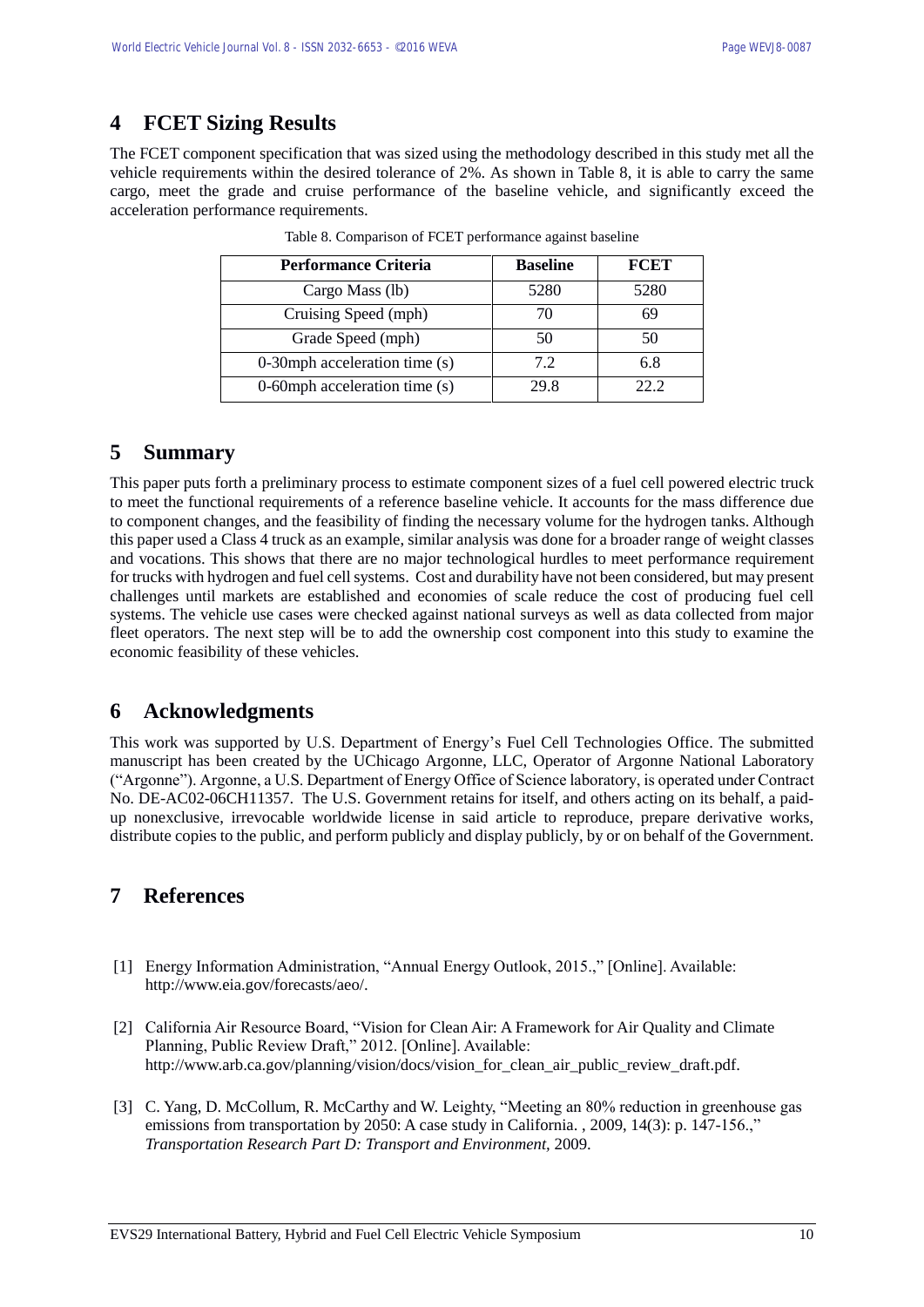- [4] U. S. C. Bureau, "Vehicle Inventory and Use Survey," United States Census Bureau, 2002. [Online]. Available: http://www.census.gov/svsd/www/vius/2002.html.
- [5] Truck Index Inc., "2014 Truck Index," Truck Index Inc., Santa Ana, 2014.
- [6] C. Fauvel, V. Napal and A. Rousseau, "Medium and Heavy Duty Hybrid Electric Vehicle Sizing to Maximize Fuel Consumption Displacement on Real World Drive Cycles," in *EVS26*, Los Angeles, 2012.
- [7] A. Rousseau, P. Sharer and S. Halbach, "Using Modeling and Simulation to Support Future Medium and Heavy Duty Regulations," in *EVS 25*, Shenzen, 2010.
- [8] A. Delorme, R. Vijayagopal, D. Karbowski and A. Rousseau, "Impact of Advanced Technologies on Medium-Duty Trucks Fuel Efficiency," in *SAE COMVEC Conference*, Chicago, 2010.
- [9] A. Delorme, D. Karbowski, R. Vijayagopal and A. Rousseau, "Fuel Consumption Potential of Medium- and Heavy-Duty Applications," in *EVS 25*, Shenzen, 2010.
- [10] S. International, "J1321 Fuel Consumption Test Procedure Type II," SAE International, 2012.
- [11] S. International, "J2807 Performance requirements for determining tow-vehicle gross combination weight rating and trailer weight rating," SAE International, 2012.
- [12] UQM, "PP145 DataSheet," [Online]. Available: http://www.neweagle.net/support/wiki/docs/Datasheets/UQM/PP145.pdf. [Accessed 10 2 2016].
- [13] A123 Systems, "A123-Systems-AHR32113-Data-Sheet," [Online]. Available: http://www.a123systems.com/32113-lithium-iron-phosphate-high-power-batteries.htm. [Accessed 10 February 2016].
- [14] US Department of Energy, "Multi-Year Research, Development and Demonstration Plan," 2012. [Online]. Available: http://www1.eere.energy.gov/hydrogenandfuelcells/mypp/pdfs/fuel\_cells.pdf. [Accessed 10 february 2016].
- [15] General Motors, "GM Powertrain Products," [Online]. Available: http://www.gmpowertrain.com/VehicleEngines/PowertrainProducts.aspx. [Accessed 2015].
- [16] Cummins Inc, "Cummins Engine Finder," [Online]. Available: http://cumminsengines.com/engines.
- [17] Allison, "Allison Transmissions," [Online]. Available: http://www.allisontransmission.com/transmissions.
- [18] Eaton, "Eaton Transmissions," 2015. [Online]. Available: http://www.eaton.com/Eaton/ProductsServices/Vehicle/Transmissions/index.htm.
- [19] NewEagle, "UQM datasheets," 2015. [Online]. Available: http://www.neweagle.net/support/wiki/docs/Datasheets/UQM/.
- [20] National Renewable Research Laboratory, "FleetDNA Database," [Online]. Available: http://www.nrel.gov/transportation/fleettest\_fleet\_dna.html.